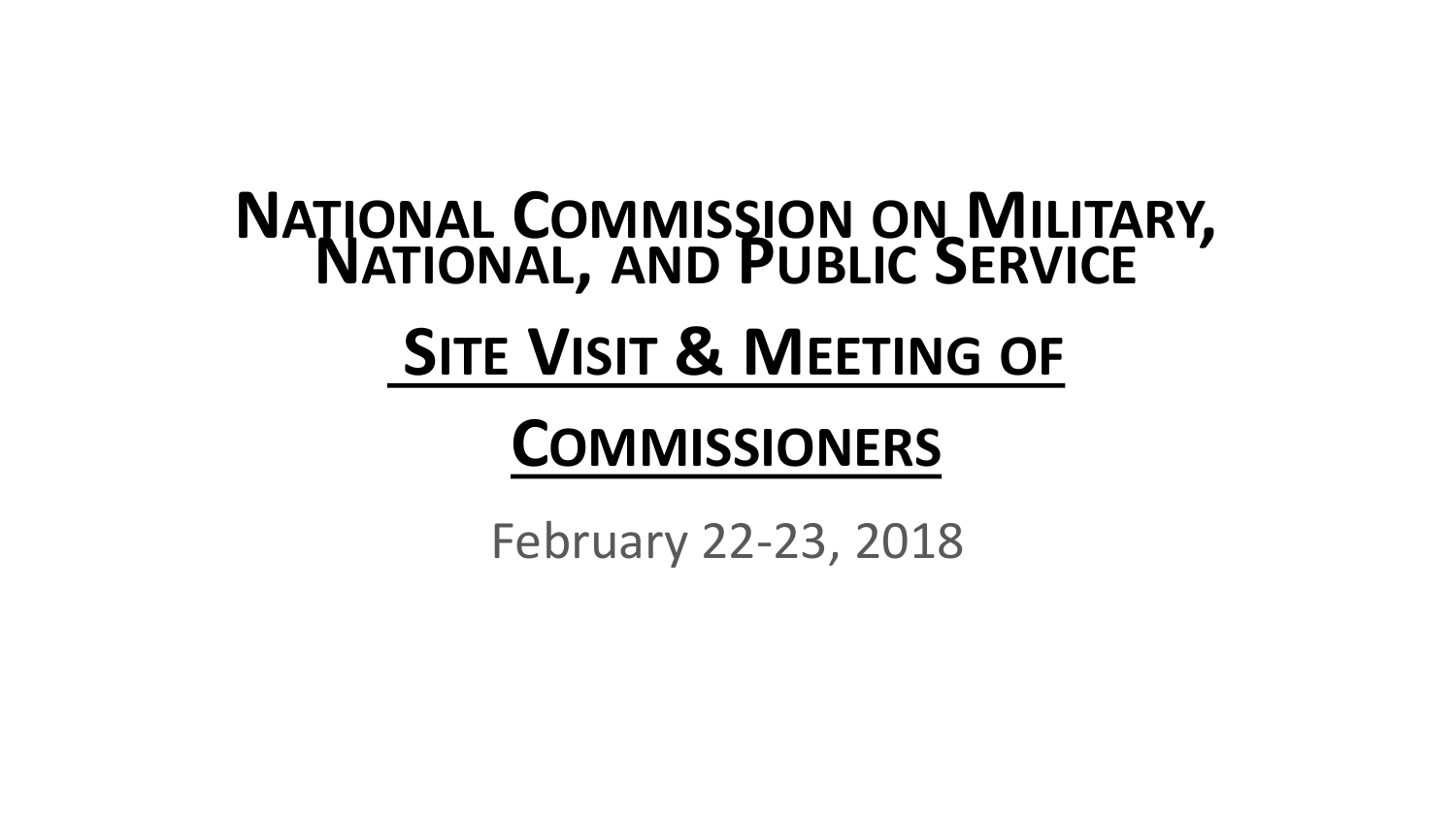### Agenda – Day 1 Crowne Plaza Conference Rm/Others

#### **22 Feb (Thurs)**

| $\bullet$ | 0800-0845 | Reset/Review Run-of-Trip (Abernathy et al)                                     |
|-----------|-----------|--------------------------------------------------------------------------------|
| $\bullet$ | 0845-0945 | 2-yr Draft Research Plan (Rough)                                               |
| $\bullet$ | 0945-1000 | <b>Personal time</b>                                                           |
| $\bullet$ | 1000-1030 | Travel to RSVP (aka SeniorCorps HQ)                                            |
| $\bullet$ | 1030-1130 | Visit to RSVP (aka SeniorCorps HQ)                                             |
| $\bullet$ | 1130-1145 | Personal time/transition to vehicles                                           |
| $\bullet$ | 1145-1215 | <b>Travel to Carlisle Barracks</b>                                             |
| $\bullet$ | 1215-1300 | <b>Lunch at Carlisle Barracks</b>                                              |
| $\bullet$ | 1300-1500 | Site Visit to Carlisle Barracks (Plenary session then small group discussions) |
| $\bullet$ | 1500-1600 | <b>Travel back to Harrisburg</b>                                               |
| $\bullet$ | 1600-1700 | <b>Main Group Visit to Central PA Food Bank</b>                                |
| $\bullet$ | 1630-1700 | Chair (plus 1-2) visit to Mayor Papenfuse                                      |
| $\bullet$ | 1700-1730 | <b>Travel back to hotel</b>                                                    |
| $\bullet$ | 1730-1800 | 'Hot Wash' of day                                                              |
| $\bullet$ | 1800-1830 | Legal Update/Ethics Training - Travel (Lekas)                                  |